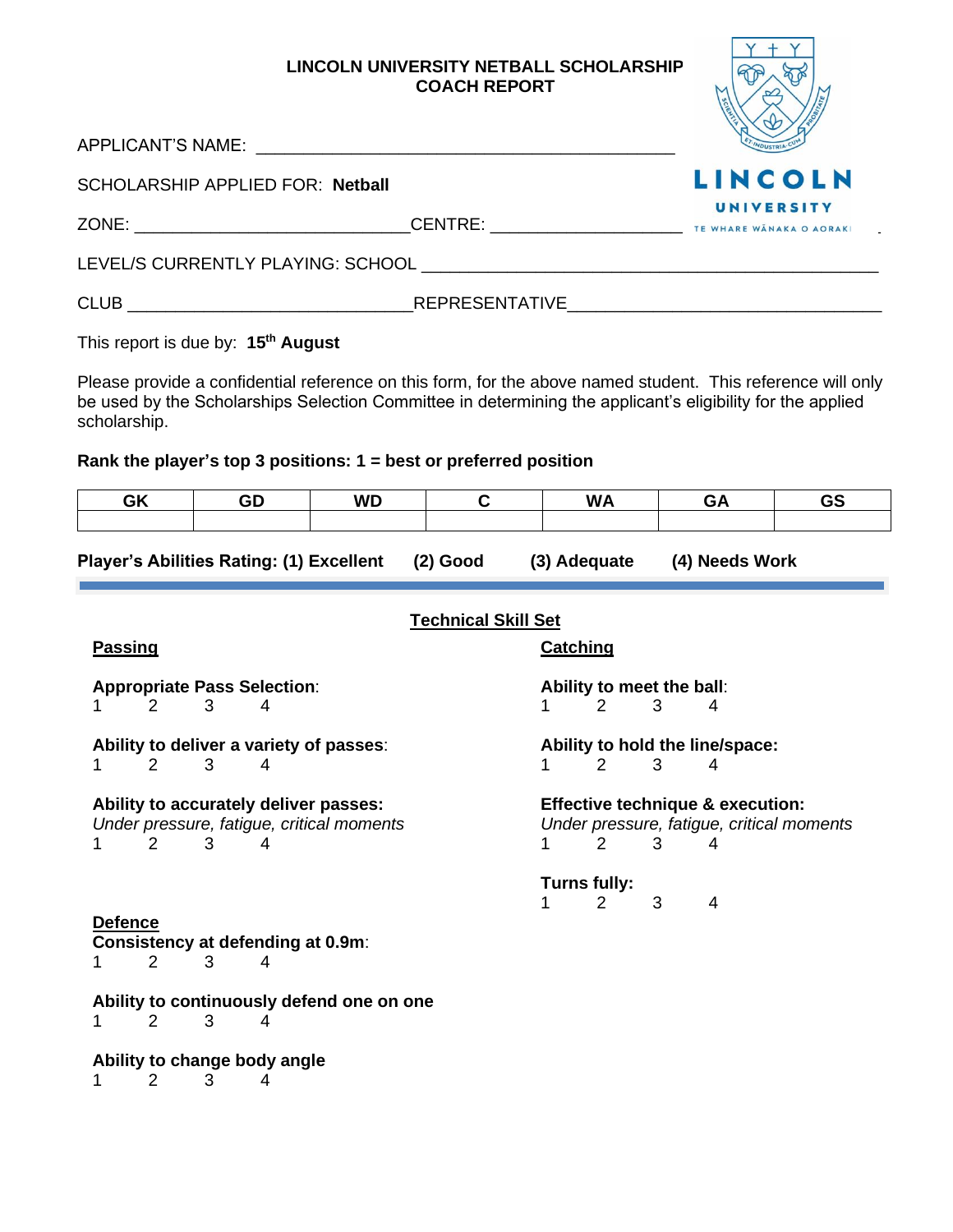**Comments on Technical Skill Set: Strength(s), Work-On's and players 'point-of-difference'**

\_\_\_\_\_\_\_\_\_\_\_\_\_\_\_\_\_\_\_\_\_\_\_\_\_\_\_\_\_\_\_\_\_\_\_\_\_\_\_\_\_\_\_\_\_\_\_\_\_\_\_\_\_\_\_\_\_\_\_\_\_\_\_\_\_\_\_\_\_\_\_\_\_\_\_\_\_\_\_\_\_\_\_\_\_

\_\_\_\_\_\_\_\_\_\_\_\_\_\_\_\_\_\_\_\_\_\_\_\_\_\_\_\_\_\_\_\_\_\_\_\_\_\_\_\_\_\_\_\_\_\_\_\_\_\_\_\_\_\_\_\_\_\_\_\_\_\_\_\_\_\_\_\_\_\_\_\_\_\_\_\_\_\_\_\_\_\_\_\_

\_\_\_\_\_\_\_\_\_\_\_\_\_\_\_\_\_\_\_\_\_\_\_\_\_\_\_\_\_\_\_\_\_\_\_\_\_\_\_\_\_\_\_\_\_\_\_\_\_\_\_\_\_\_\_\_\_\_\_\_\_\_\_\_\_\_\_\_\_\_\_\_\_\_\_\_\_\_\_\_\_\_\_\_\_

\_\_\_\_\_\_\_\_\_\_\_\_\_\_\_\_\_\_\_\_\_\_\_\_\_\_\_\_\_\_\_\_\_\_\_\_\_\_\_\_\_\_\_\_\_\_\_\_\_\_\_\_\_\_\_\_\_\_\_\_\_\_\_\_\_\_\_\_\_\_\_\_\_\_\_\_\_\_\_\_\_\_\_\_\_

\_\_\_\_\_\_\_\_\_\_\_\_\_\_\_\_\_\_\_\_\_\_\_\_\_\_\_\_\_\_\_\_\_\_\_\_\_\_\_\_\_\_\_\_\_\_\_\_\_\_\_\_\_\_\_\_\_\_\_\_\_\_\_\_\_\_\_\_\_\_\_\_\_\_\_\_\_\_\_\_\_\_\_\_\_

# **Tactical Skill Set**

#### **Positional Role**:

*Understanding of positional requirements and ability to apply* 1 2 3 4 *Can adjust to other player's strengths or weaknesses on court* 1 2 3 4

*Use of deception* 1 2 3 4

# **Decision Making**:

*Accurate options taken under pressure, fatigue, critical moments* 1 2 3 4

*Ability to understand and implement game plans and strategies* 1 2 3 4

#### **Ability to read play:**

*Vision (including use of peripheral)* 1 2 3 4

*Space Awareness*

1 2 3 4

*Anticipation* 1 2 3 4

**Tactical Leadership**: *The ability to communicate tactical situations to others* 1 2 3 4

*Adaptable if required to change game strategy* 1 2 3 4

**Comments on Tactical Skill Set: Strength(s), Work-On's and players 'point-of-difference'**

\_\_\_\_\_\_\_\_\_\_\_\_\_\_\_\_\_\_\_\_\_\_\_\_\_\_\_\_\_\_\_\_\_\_\_\_\_\_\_\_\_\_\_\_\_\_\_\_\_\_\_\_\_\_\_\_\_\_\_\_\_\_\_\_\_\_\_\_\_\_\_\_\_\_\_\_\_\_\_\_\_\_\_\_\_

\_\_\_\_\_\_\_\_\_\_\_\_\_\_\_\_\_\_\_\_\_\_\_\_\_\_\_\_\_\_\_\_\_\_\_\_\_\_\_\_\_\_\_\_\_\_\_\_\_\_\_\_\_\_\_\_\_\_\_\_\_\_\_\_\_\_\_\_\_\_\_\_\_\_\_\_\_\_\_\_\_\_\_\_

\_\_\_\_\_\_\_\_\_\_\_\_\_\_\_\_\_\_\_\_\_\_\_\_\_\_\_\_\_\_\_\_\_\_\_\_\_\_\_\_\_\_\_\_\_\_\_\_\_\_\_\_\_\_\_\_\_\_\_\_\_\_\_\_\_\_\_\_\_\_\_\_\_\_\_\_\_\_\_\_\_\_\_\_\_

\_\_\_\_\_\_\_\_\_\_\_\_\_\_\_\_\_\_\_\_\_\_\_\_\_\_\_\_\_\_\_\_\_\_\_\_\_\_\_\_\_\_\_\_\_\_\_\_\_\_\_\_\_\_\_\_\_\_\_\_\_\_\_\_\_\_\_\_\_\_\_\_\_\_\_\_\_\_\_\_\_\_\_\_\_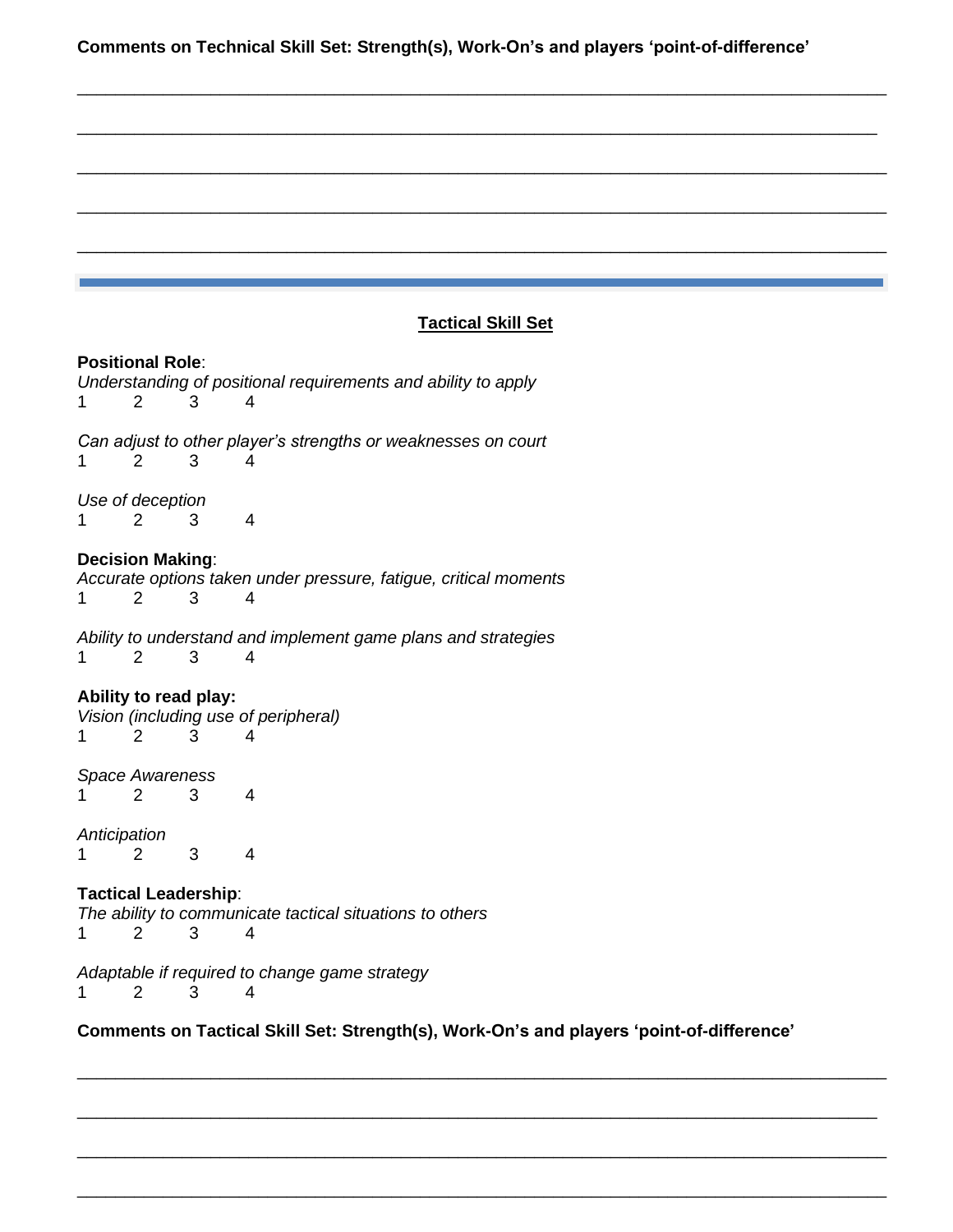# **Physical Attributes**

| Aerobic Fitness Yo Yo Level 1<br>Counter Movement Vertical Jump (cm)<br>Speed (10m time)<br>Height<br>Arm Span | Score<br>Score<br>Seconds<br>Centimetres<br>Centimetres |   |        |
|----------------------------------------------------------------------------------------------------------------|---------------------------------------------------------|---|--------|
| <b>General Physical Presence</b><br>On-Court Explosiveness-Speed-Agility                                       | 2                                                       | 3 | 4<br>4 |

Physical 'potential' for their position if given the opportunity for further development 1 2 3 4

### **Movement Patterns:**

*Efficient take-off (stationary & moving)* 1 2 3 4 *Demonstrates an efficient jump and balanced landing* 1 2 3 4 *Able to jump from left/right/both feet and on the move* 1 2 3 4 *Ability to run at angles (diagonal movement to left & right)* 1 2 3 4 *Ability to change direction and turn/pivot under pressure (confined space, get free from an opponent)* 1 2 3 4

# **Comments on Physical Attributes: Strength(s), Work-On's and players 'point-of-difference'**

\_\_\_\_\_\_\_\_\_\_\_\_\_\_\_\_\_\_\_\_\_\_\_\_\_\_\_\_\_\_\_\_\_\_\_\_\_\_\_\_\_\_\_\_\_\_\_\_\_\_\_\_\_\_\_\_\_\_\_\_\_\_\_\_\_\_\_\_\_\_\_\_\_\_\_\_\_\_\_\_\_\_\_\_\_

\_\_\_\_\_\_\_\_\_\_\_\_\_\_\_\_\_\_\_\_\_\_\_\_\_\_\_\_\_\_\_\_\_\_\_\_\_\_\_\_\_\_\_\_\_\_\_\_\_\_\_\_\_\_\_\_\_\_\_\_\_\_\_\_\_\_\_\_\_\_\_\_\_\_\_\_\_\_\_\_\_\_\_\_

\_\_\_\_\_\_\_\_\_\_\_\_\_\_\_\_\_\_\_\_\_\_\_\_\_\_\_\_\_\_\_\_\_\_\_\_\_\_\_\_\_\_\_\_\_\_\_\_\_\_\_\_\_\_\_\_\_\_\_\_\_\_\_\_\_\_\_\_\_\_\_\_\_\_\_\_\_\_\_\_\_\_\_\_\_

\_\_\_\_\_\_\_\_\_\_\_\_\_\_\_\_\_\_\_\_\_\_\_\_\_\_\_\_\_\_\_\_\_\_\_\_\_\_\_\_\_\_\_\_\_\_\_\_\_\_\_\_\_\_\_\_\_\_\_\_\_\_\_\_\_\_\_\_\_\_\_\_\_\_\_\_\_\_\_\_\_\_\_\_\_

\_\_\_\_\_\_\_\_\_\_\_\_\_\_\_\_\_\_\_\_\_\_\_\_\_\_\_\_\_\_\_\_\_\_\_\_\_\_\_\_\_\_\_\_\_\_\_\_\_\_\_\_\_\_\_\_\_\_\_\_\_\_\_\_\_\_\_\_\_\_\_\_\_\_\_\_\_\_\_\_\_\_\_\_\_

# **Performance Character**

### **Performance Focus**:

*The ability to remain focussed on game related tasks and to be able to perform at a consistently high level.* 1 2 3 4

### **Performance Review/Growth Mind-Set**:

*An attitude that is open and willing to learn. The ability to learn from games and take these learnings to the next training or game. Willingness to try something that could result in failing.*

1 2 3 4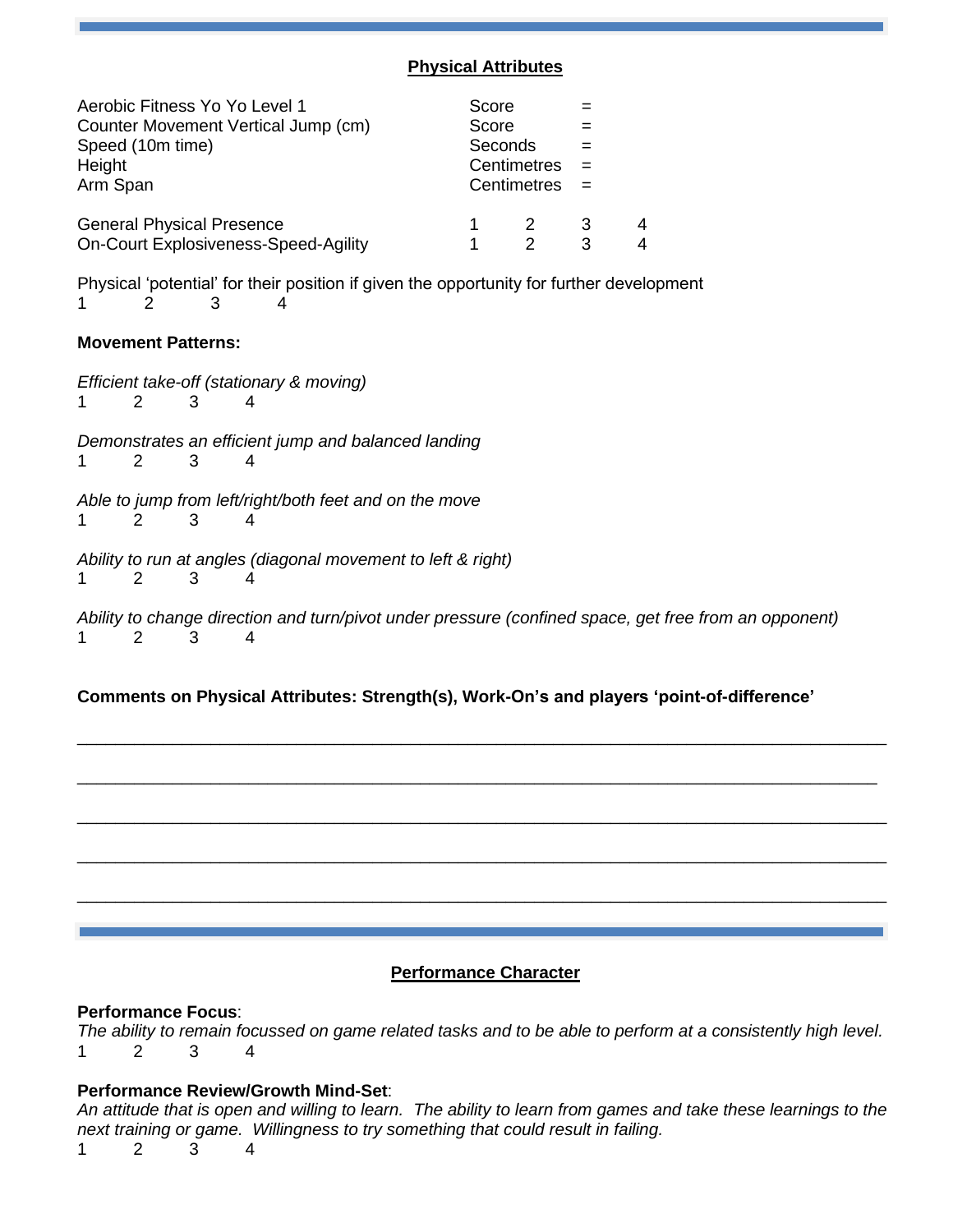# **Resilience**:

*The ability to "bounce back" and adapt and respond positively to negative events or difficult experiences.* 1 2 3 4

# **Grit - Work Ethic**:

*Is intrinsically motivated and passionate, and has the dedication, determination and discipline required, particularly to training, to reach their potential.* 1 2 3 4

# **Sport – Life Balance / Personal Development**:

*Spends appropriate amounts of time on non-sport interests such as family, friends, career, education, work, spirituality etc. Can switch off and relax away from sport as appropriate.* 1 2 3 4

\_\_\_\_\_\_\_\_\_\_\_\_\_\_\_\_\_\_\_\_\_\_\_\_\_\_\_\_\_\_\_\_\_\_\_\_\_\_\_\_\_\_\_\_\_\_\_\_\_\_\_\_\_\_\_\_\_\_\_\_\_\_\_\_\_\_\_\_\_\_\_\_\_\_\_\_\_\_\_\_\_\_\_\_\_

\_\_\_\_\_\_\_\_\_\_\_\_\_\_\_\_\_\_\_\_\_\_\_\_\_\_\_\_\_\_\_\_\_\_\_\_\_\_\_\_\_\_\_\_\_\_\_\_\_\_\_\_\_\_\_\_\_\_\_\_\_\_\_\_\_\_\_\_\_\_\_\_\_\_\_\_\_\_\_\_\_\_\_\_

\_\_\_\_\_\_\_\_\_\_\_\_\_\_\_\_\_\_\_\_\_\_\_\_\_\_\_\_\_\_\_\_\_\_\_\_\_\_\_\_\_\_\_\_\_\_\_\_\_\_\_\_\_\_\_\_\_\_\_\_\_\_\_\_\_\_\_\_\_\_\_\_\_\_\_\_\_\_\_\_\_\_\_\_\_

\_\_\_\_\_\_\_\_\_\_\_\_\_\_\_\_\_\_\_\_\_\_\_\_\_\_\_\_\_\_\_\_\_\_\_\_\_\_\_\_\_\_\_\_\_\_\_\_\_\_\_\_\_\_\_\_\_\_\_\_\_\_\_\_\_\_\_\_\_\_\_\_\_\_\_\_\_\_\_\_\_\_\_\_\_

\_\_\_\_\_\_\_\_\_\_\_\_\_\_\_\_\_\_\_\_\_\_\_\_\_\_\_\_\_\_\_\_\_\_\_\_\_\_\_\_\_\_\_\_\_\_\_\_\_\_\_\_\_\_\_\_\_\_\_\_\_\_\_\_\_\_\_\_\_\_\_\_\_\_\_\_\_\_\_\_\_\_\_\_\_

**Comments on Performance Character: Strength(s), Work-On's and players 'point-of-difference'** 

#### **Moral Character**

### **Self-Awareness**:

*Is aware of personal strengths and work-ons and works to improve self.* 1 2 3 4

### **Awareness of Others**:

*Is aware of and understands others, their impact on others, and works to build effective relationships with other people.*

1 2 3 4

### **Accountability - Self-Reliance**:

*Can take responsibility for what they control over, are self-empowered and are reliable. Is organised, well prepared, punctual, can problem solve effectively and doesn't need to be constantly supervised.* 1 2 3 4

### **Team Person**:

*Contributes well to team cohesion and adheres to team values and protocols. Is highly respected by team mates.*

1 2 3 4

# **Integrity**:

*Honest and consistent of character, trustworthy.*

1 2 3 4